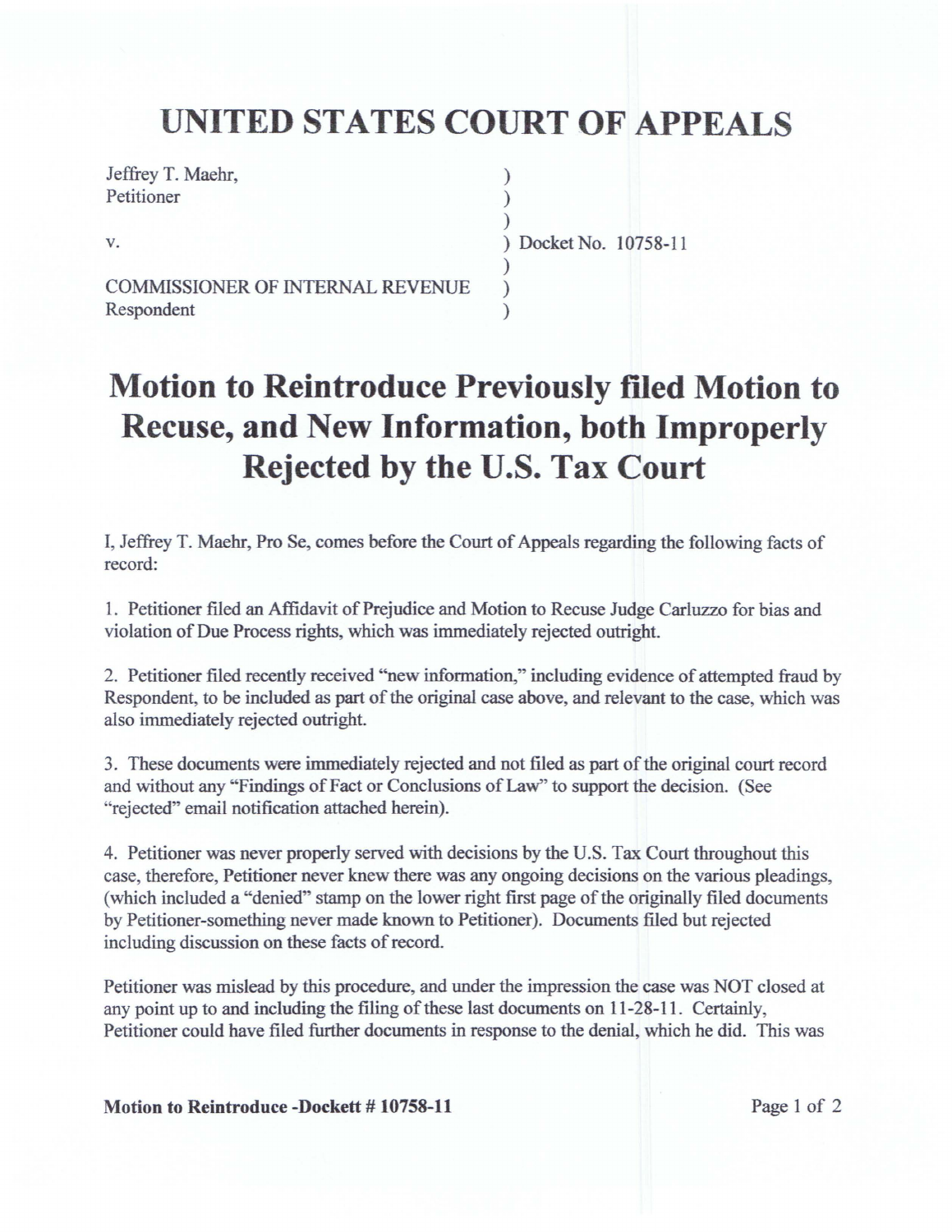part of the pleadings that were rejected, including available audio evidence from Tax Court personnel on the misleading and obfuscated "service."

5. Petitioner believes this information belongs in the original case pleading file, and should not have been immediately rejected outright, like all the other decisions made previously. It further clarifies Petitioner's legal position, as well as the lack of Standing by Respondent, and jurisdiction of the U.S. Tax Court to have authority to rule against Petitioner in the case.

Respectfully submitted to the Court of Appeals

Marche Haez

924 E. Stollsteimer Rd Pagosa Springs, CO 81147